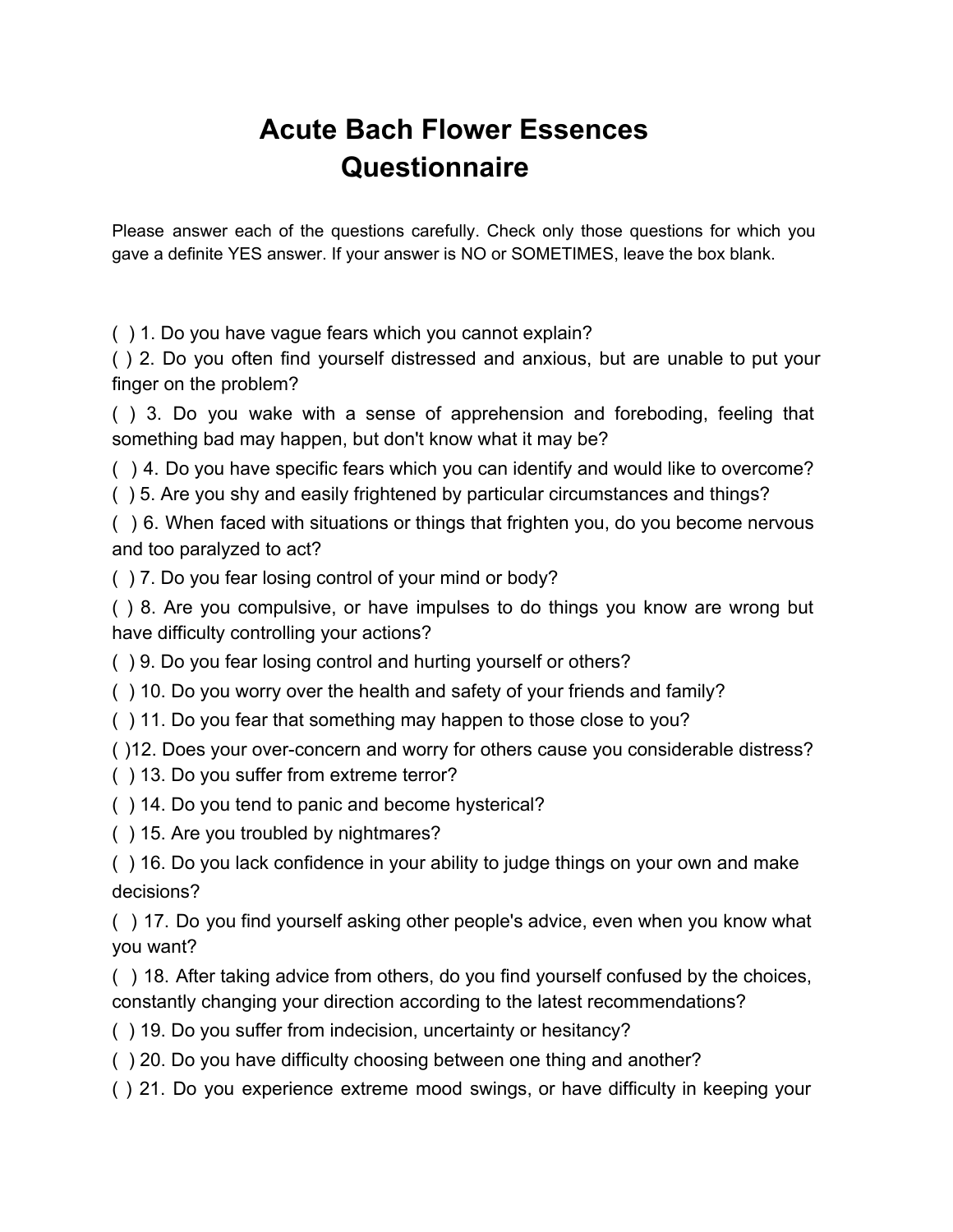balance?

( ) 22. Are you dissatisfied with your current role in life, feeling that life is passing you by?

( ) 23. Have you tried many different directions in life, but nothing seems to bring satisfaction?

( ) 24. Would you like to find a new lifestyle, career or change your old one, but have difficulty deciding what you should be doing?

( ) 25. Do you lack confidence?

( ) 26. Do you not try things for fear of failing?

( ) 27. Do you feel inferior, and that others are more capable and qualified than you?

( ) 28. On rising in the morning, do you find yourself tired, not wanting to get up?

( ) 29. Do you feel some part of you needs to be strengthened before you can tackle the day?

( ) 30. Do you find once you have started your daily activities your tiredness is forgotten, and you're able to complete your task?

( ) 31. Are you absentminded, or does your attention easily wander, making it difficult to concentrate?

( ) 32. Do you find you have little interest in present circumstances, often daydreaming, wishing you were somewhere else?

( ) 33. Do you find yourself dozing off frequently, regardless of where you are?

( ) 34. Do you find you are caught between living in the present and dwelling in memories of the past?

( ) 35. Are there things you would like to have done with your life but never had the opportunity to do?

( ) 36. Do you find yourself reminiscing about the good old days, wishing you were able to live your life over again?

( ) 37. Do you find you are indifferent and apathetic toward life?

( ) 38. Are you resigned to your current circumstances, making little effort to improve things or find joy?

( ) 39. Do you feel you've given up and don't care one way or another what happens?

( ) 40. Do you find you can't sleep because your thoughts give you no rest?

( ) 41. Do you find your head full of persistent, unwanted thoughts that prevent concentration?

( ) 42. Do you relive unhappy events or arguments over and over again?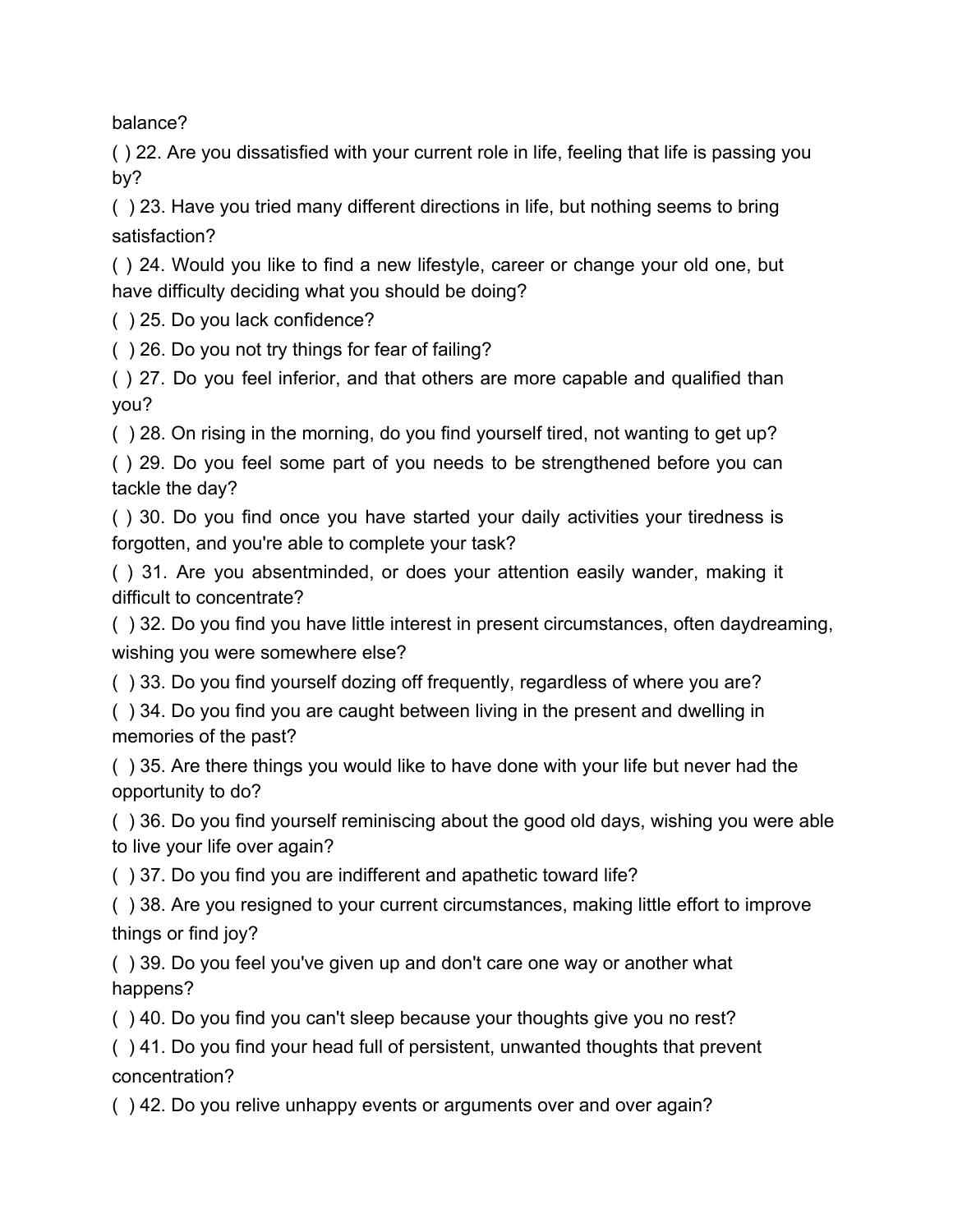( ) 43. Do you find you don't learn from past experiences, repeating the same mistakes or patterns of behavior? ( ) 44. Due to lack of observation, do you find it necessary to go over things already done? ( ) 45. Is there a particular situation or condition continually recurring in your life which you would like to overcome?

( ) 46. Are you now going through, or have you recently gone through, an illness or personal ordeal which left you physically and mentally drained?

( ) 47. Do you tire easily with no reserve energy to complete your tasks or enjoy the day?

( ) 48. Do you feel sapped of strength and vitality, where even the least effort exhausts you?

( ) 49. Do others find you aloof, prideful and at times condescending?

( ) 50. Do you keep to yourself, not wishing to be interfered with or to interfere in other people's affairs?

( ) 51. Are you self-reliant? Do you prefer spending your time alone?

( ) 52. Do you find yourself losing patience, becoming tense and irritable with people and things that move too slowly for you?

( ) 53. Do you do things in a rush, racing from one place or situation to another?

( ) 54. Do you find you need to work alone, because others can't keep up to your pace?

( ) 55. Do you find others avoiding conversation with you because you tend to talk a great deal?

( ) 56. Do you dislike being alone and seek the company of anyone willing to listen to your troubles?

( ) 57. Do you feel the need to steer conversations back to your special interests or problems? Are you reluctant to discontinue them even when the listener has to leave?

( ) 58. When worried or in pain, do you tend to conceal it from others, making light of even the most trying of circumstances?

( ) 59. Do you go out of your way to avoid burdening others with your problems, giving in to the wishes of others in order to avoid an argument or quarrel?

( ) 60. When troubled, do you find yourself drinking alcohol, or using stimulants or drugs to assist in keeping up a happy disposition?

( ) 61. Are you easily imposed on because of your willingness to help others?

( ) 62. Is it difficult for you to say no when you're asked for help, becoming more a servant than a willing helper?

( ) 63. Do you neglect your own needs, because you are too busy taking care of other people's needs?

( ) 64. Are you involved in a relationship or situation you would like to be free of,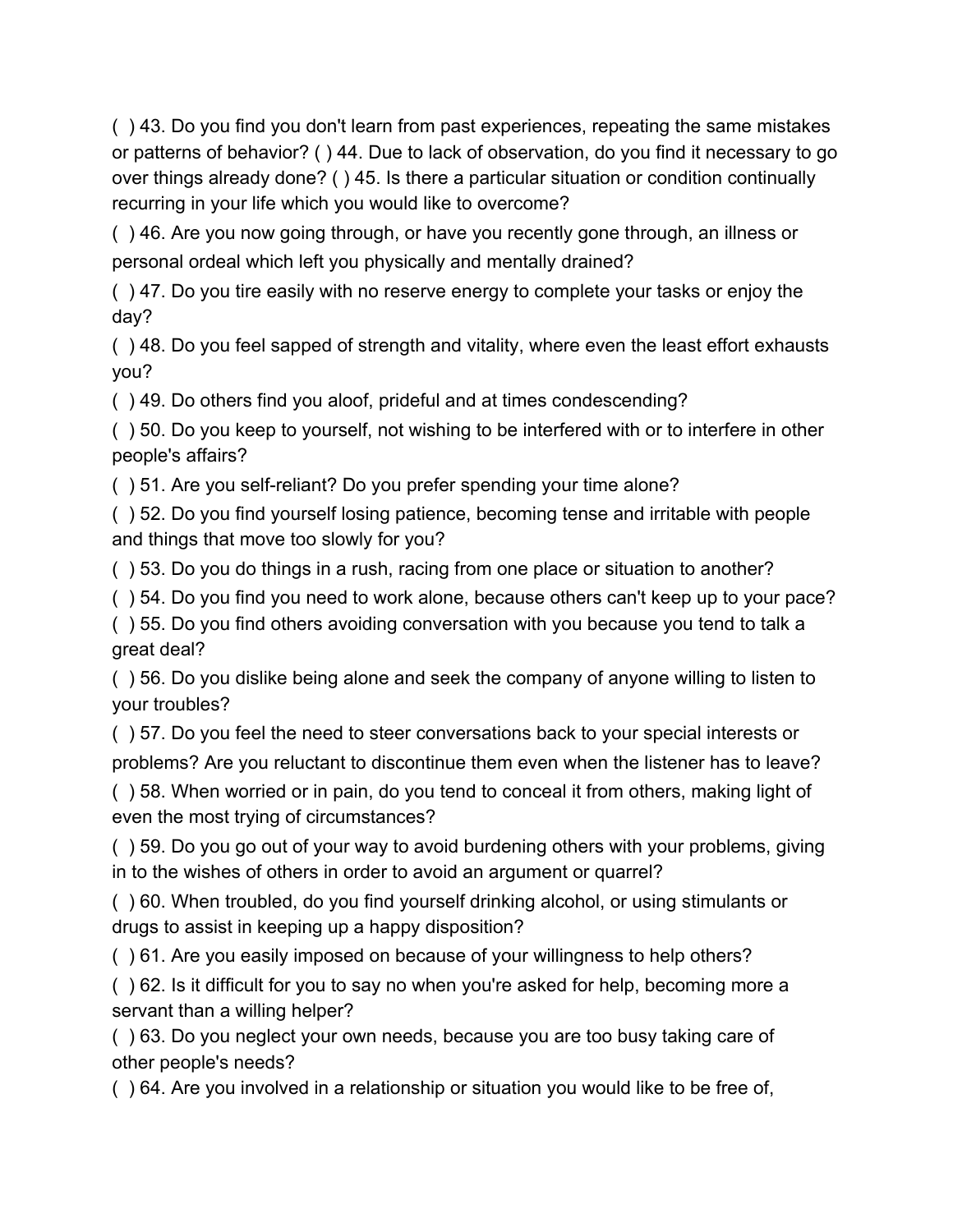but cannot break away from?

( ) 65. Are you currently in a state of transition or change?

( ) 66. In the midst of this change, do you find that you're having difficulty in

letting go of past attachments or in starting new beginnings?

( ) 67. Are you suspicious and mistrusting of other people's motives and intentions?

( ) 68. Do others find you spiteful, envious, jealous or vengeful?

( ) 69. Do you find yourself lacking compassion or warmth toward others?

( ) 70. Are you rarely content with your accomplishments, feeling that you could always do better?

( ) 71. Do you blame yourself for other people's mistakes, feeling that their shortcoming are in some way your fault or responsibility?

( ) 72. Are you hard on yourself when you fail to live up to the standards or expectations you've set for yourself?

( ) 73. Do you tend to overextend your commitments?

( ) 74. Do you find yourself overwhelmed by your work, and despite being capable feel you have taken on more than you can do?

( ) 75. Do you become despondent when faced with the magnitude of your responsibilities?

( ) 76. Have there been past traumas or shocks in your life, which you may not have completely recovered from?

( ) 77. Do you feel a past surgery or accident is responsible for your present condition?

( ) 78. Have you recently, or in the past, suffered a personal loss which you haven't quite gotten over?

( ) 79. Do you feel you've reached the limits of your endurance, and there's nothing but annihilation left to face?

( ) 80. Do you suffer from mental anguish and deep despair?

( ) 81. Do you feel that the burden of life is more than you can bear?

( ) 82. Have you lost hope that you will recover from or be helped in overcoming an illness or difficulty?

( ) 83. Do you feel it is useless to seek further help for your problem?

( ) 84. Have you given up hope that things will change for the better in some circumstance or situation in your life?

( ) 85. Do you ever become gloomy and depressed for no known reason?

( ) 86. Does this depression envelope you like a dark cloud, hiding the joy of life?

( ) 87. Do you find this gloom and depression, for no apparent reason, lifts as suddenly as it comes?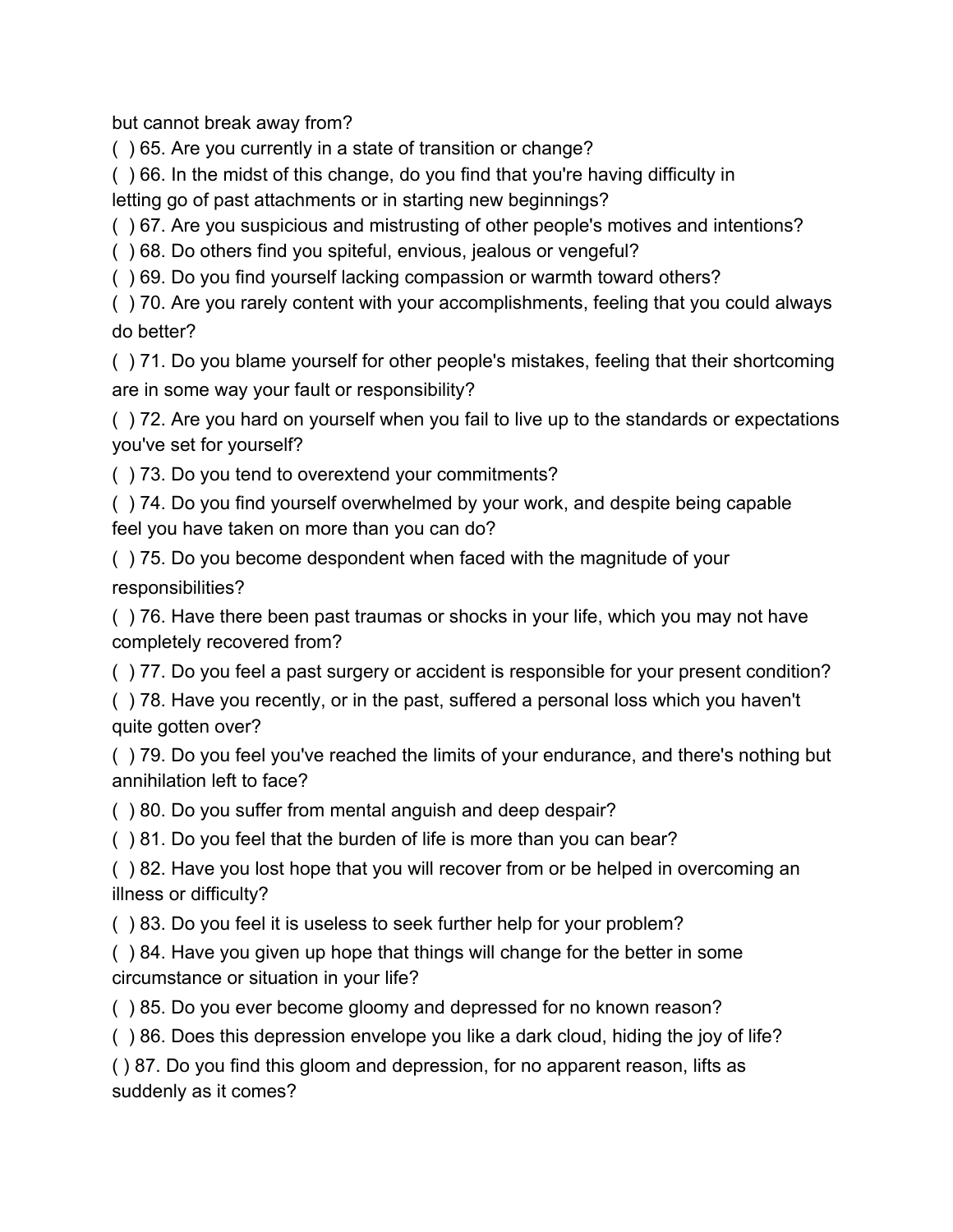( ) 88. Are you easily discouraged when things don't go your way?

( ) 89. When setting out to accomplish a task, do you become over-sensitive to small delays or hindrances which may lead to self-doubt, and at times to depression?

( ) 90. Is it hard for you to start over again once you've encountered difficulties?

( ) 91. Are you one who tirelessly struggles on despite oppositions and delays?

( ) 92. Can you always be depended on to complete what you set out to do, regardless of the challenge?

( ) 93. Do you tend to throw yourself into your projects neglecting your own needs, as well as the needs of those close to you?

( ) 94. Through no fault of your own, do you feel that life has been unfair or unjust to you?

( ) 95. Have you become resentful and bitter toward those who may have treated you poorly?

( ) 96. Despite all you have done, do you feel your best efforts have largely gone unrewarded, while others not as deserving as yourself, have gained?

( ) 97. Do you feel unclean or ashamed over an act you should not have committed, or over someone or something that has violated you personally?

( ) 98. Do you find yourself preoccupied with small physical problems such as pimples, small blemishes or rashes, while overlooking more serious conditions?

( ) 99. Do you feel there is something wrong with, or some things you would like changed, in your physical appearance? ( ) 100. Are you compulsive about cleanliness, even at times to the extreme?

( ) 101. Are you afraid of becoming, or feel you have already become, contaminated and need to be cleansed?

( ) 102. Are you possessive of those close to you and feel you know what's best for them, often directing and correcting even small details of their lives?

( ) 103. Do you feel you are not appreciated by those you care for?

( ) 104. Do you find yourself needing the attention and devotion of those you love, feeling it's their duty to stay in close contact with you?

( ) 105. When assessing people and situations, do you look for what you can find wrong?

( ) 106. Do the small habits and idiosyncrasies of others bother you?

( ) 107. Are you critical and intolerant of those who don't measure up to your standards or expectations?

( ) 108. Do you have strong opinions which you attempt to convince others are right?

( ) 109. Are you easily incensed by injustices, arguing for and defending principles which